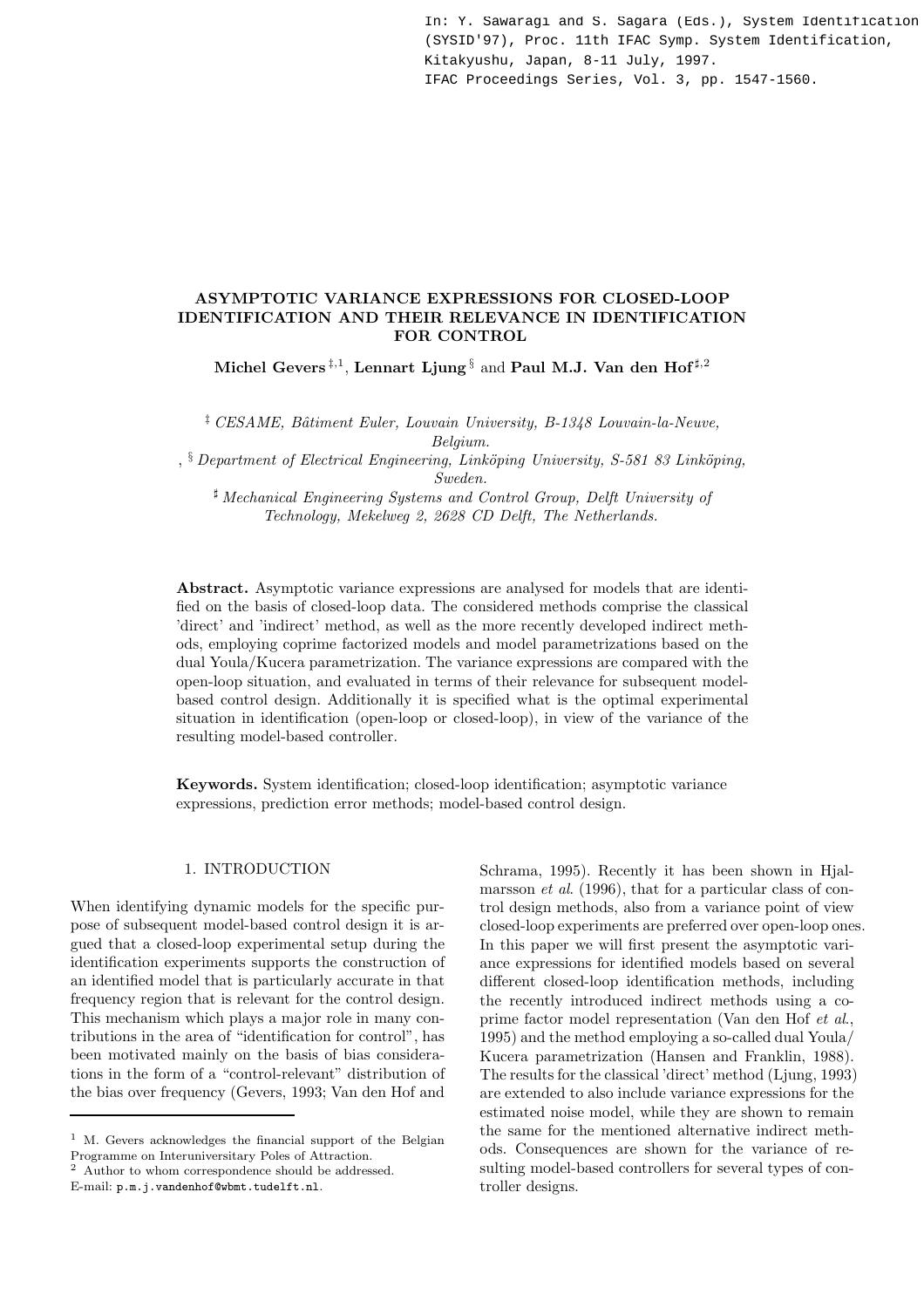### 2. PRELIMINARIES

We will consider the closed-loop configuration as depicted in Fig. 1, where  $G_0$  and C are linear time-invariant, possibly unstable, finite dimensional systems, with  $G_0$ strictly proper, while  $C$  is a stabilizing controller for  $G_0$ ; e is a white noise process with variance  $\lambda_0$ , and  $H_0$ a stable and stably invertible monic transfer function. Signals  $r_1$  and  $r_2$  are external reference signals that are possibly available from measurements. For purpose of efficient notation, we will often deal with the signal

$$
r(t) := r_1(t) + C(q)r_2(t)
$$

being the result of external excitation through either  $r_1$ or  $r_2$ . Additionally we will denote:  $u(t) = u^r(t) + u^e(t)$ 



Fig. 1. Closed-loop configuration.

with  $u^r(t) := S_0(q)r(t),$  $u^{e}(t) := -C(q)S_0(q)H_0(q)e(t),$ 

where the sensitivity function  $S_0$  is given by  $S_0(q) :=$  $[1 + C(q)G_0(q)]^{-1}$ . For the corresponding spectra it follows that  $\Phi_u = \Phi_u^r + \Phi_u^e$  with

$$
\Phi_u^r = |S_0|^2 \Phi_r \quad \text{and } \Phi_u^e = |CS_0|^2 \Phi_v. \tag{1}
$$

The arguments q and  $e^{i\omega}$  will be omitted when appropriate. We will consider parametrized models  $G(q, \theta)$  for  $G_0$  and  $H(q, \theta)$  for  $H_0$  with  $\theta \in \Theta$ , and we will use expressions  $S \in \mathcal{M}$  and  $G_0 \in \mathcal{G}$  to indicate the situations that both  $G_0$  and  $H_0$  or only  $G_0$  can be modelled exactly within the model set. The variance expressions that are considered in this paper are asymptotic in both  $n \pmod{p}$  and N (number of data), while  $n/N$  is supposed to tend to 0, as in the standard framework of Ljung (1987).

## 3. DIRECT IDENTIFICATION

The direct method of closed-loop identification is characterized by  $\hat{\theta}_N = \arg \min_{\theta} \frac{1}{N} \sum_{t=0}^{N-1} \varepsilon(t, \theta)^2$  with

$$
\varepsilon(t,\theta) = H(q,\theta)^{-1}[y(t) - G(q,\theta)u(t)].
$$
 (2)

An expression for the asymptotic variance of the transfer function estimate can be given for the situation that  $S \in$ 

M, and both plant model and noise are estimated. In this case (Ljung, 1987):

$$
cov\left(\begin{array}{c}\hat{G}(e^{i\omega}) \\ \hat{H}(e^{i\omega})\end{array}\right) \sim \frac{n}{N} \Phi_v(\omega) \cdot \left[\begin{array}{cc}\Phi_u(\omega) & \Phi_{eu}(\omega) \\ \Phi_{ue}(\omega) & \lambda_0\end{array}\right]^{-1}.
$$

With the relation  $\Phi_{ue} = -CS_0H_0\lambda_0$  and using the fact that  $\Phi_u \lambda_0 - |\Phi_{ue}|^2 = \lambda_0 \Phi_u^r$  it follows that

$$
cov\left(\begin{array}{c}\hat{G}\\\hat{H}\end{array}\right)\sim\frac{n}{N}\frac{\Phi_v}{\Phi_u^r}\cdot\left[\begin{array}{cc}1&(CS_0H_0)^*\\\cos H_0&\frac{\Phi_u}{\lambda_0}\end{array}\right].\tag{3}
$$

The variance expressions for  $\hat{G}$  and  $\hat{H}$  then become:

$$
cov(\hat{G}) \sim \frac{n}{N} \frac{\Phi_v}{\Phi_u^r} = \frac{n}{N} \frac{\Phi_v}{\Phi_u} \left[ 1 + \frac{\Phi_u^e}{\Phi_u^r} \right] \tag{4}
$$

$$
cov(\hat{H}) \sim \frac{n}{N} \frac{\Phi_v}{\lambda_0} \frac{\Phi_u}{\Phi_u^r} = \frac{n}{N} \frac{\Phi_v}{\lambda_0} \left[1 + \frac{\Phi_u^e}{\Phi_u^r}\right].
$$
 (5)

The case of an open-loop experimental situation now appears as a special situation in which  $\Phi_u^e = 0$ ,  $\Phi_u^r =$  $\Phi_u$ , and  $C=0$ , leading to the well known expressions

$$
cov(\hat{G}) \sim \frac{n}{N} \frac{\Phi_v}{\Phi_u} \qquad cov(\hat{H}) \sim \frac{n}{N} \frac{\Phi_v}{\lambda_0}.
$$

As indicated in Ljung (1993), the closed-loop expressions show that only the noise free part  $u^r$  of the input signal contributes to variance reduction of the estimates. The given expressions are restricted to the situation that  $S \in \mathcal{M}$  and that both  $G(\theta)$  and  $H(\theta)$  are identified.

*Remark 3.1.* The situation of estimating a plant model in the situation  $G_0 \in \mathcal{G}$  and having a fixed and correct noise model  $H_* = H_0$  is considered in Ljung (1993) and is shown to be given by  $cov(\hat{G}) \sim \frac{n}{N} \frac{\Phi_v}{\Phi_u}$ . This is a smaller variance than the situation in which both  $G$  and  $H$  are estimated.

#### 4. INDIRECT IDENTIFICATION

#### 4.1 *Introduction*

Recently several different indirect approaches to closedloop identification have been presented, see e.g. Gevers (1993) and Van den Hof and Schrama (1995). These methods have been introduced from considerations related to the bias that occurs in closed-loop identification of approximate models. Here we will briefly illustrate their properties with respect to the variance of the estimates.

### 4.2 *Coprime factor identification*

Coprime factor identification is treated in detail in Van den Hof *et al*. (1995). It is a scheme that relates to (and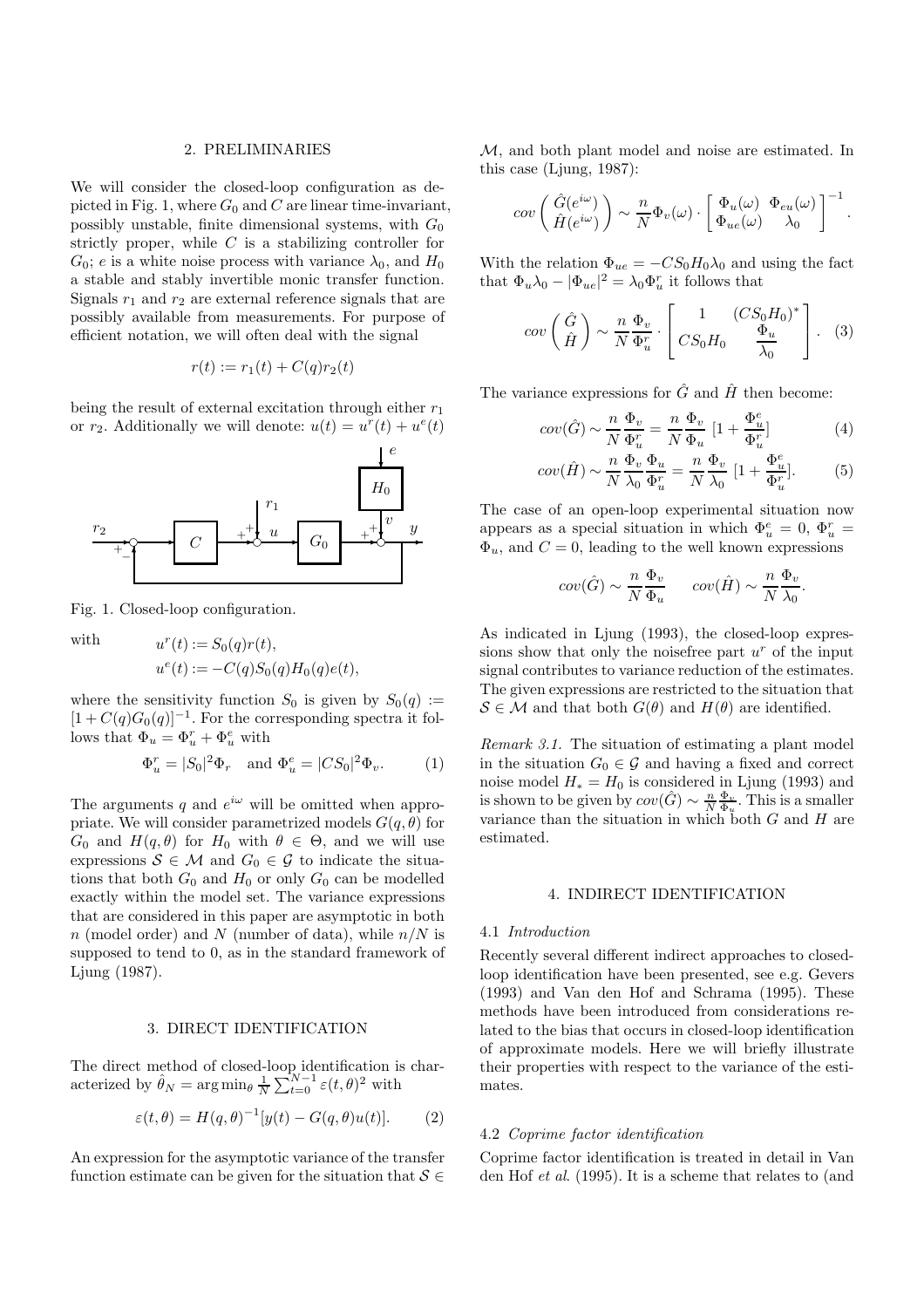generalizes) the classical joint input/output method of closed-loop identification as e.g. described in Gustavsson *et al*. (1977). It does not require knowledge of the implemented controller C.

The basic principle is that the (two-times-two) transfer function  $(r, e)^T \rightarrow (y, u)^T$  is identified, while the plant models  $(\hat{G}, \hat{H})$  are retrieved from these closed-loop estimates. Consider the system's relations, using a filtered signal  $x(t) := F(q)r(t)$ :

$$
y(t) = N_{0,F}x(t) + S_0H_0e(t)
$$
\n(6)

$$
u(t) = D_{0,F}x(t) - CS_0H_0e(t)
$$
\n(7)

with  $N_{0,F} := G_0 S_0 F^{-1}$  and  $D_{0,F} := S_0 F^{-1}$ , constituting a coprime factor representation of  $G_0$  as  $G_0$  =  $N_{0,F}\bar{D}_{0,F}^{-1}$ .

The linear and stable filter  $F$  can be chosen by the user to serve several purposes, like minimal order properties or normalization of the coprime factorization as discussed in Van den Hof *et al*. (1995); this will not be pursued here any further as it is immaterial for the variance analysis. The important observation here is that the signals  $x$  and  $e$  are uncorrelated. Identification of the 4 transfer functions in (6), (7) from the signals  $x(t)$ ,  $y(t)$ ,  $u(t)$  therefore corresponds to a one-input two-output open-loop identification problem. Denote

$$
\varepsilon_y(t,\theta) = W_y(q,\theta)^{-1}[y(t) - N(q,\theta)x(t)]
$$
  

$$
\varepsilon_u(t,\theta) = W_u(q,\theta)^{-1}[y(t) - D(q,\theta)x(t)];
$$

Least squares minimization of  $(\varepsilon_u, \varepsilon_u)^T$  provides estimated models  $\hat{N}, \hat{D}, \hat{W}_u, \hat{W}_u$ .

Open-loop models  $\hat{G}$  and  $\hat{H}$  are then retrieved by

$$
\hat{G} = \hat{N}(\hat{D})^{-1}
$$

$$
\hat{H} = (1 + C\hat{G})\hat{W}_y.
$$

For the variance of  $\hat{G}$  and  $\hat{H}$ , use can be made of first order approximations:  $\hat{G} = G_0 + \Delta G$ ,  $\hat{N} = N_{0,F} + \Delta N$ ,  $\hat{D} = D_{0,F} + \Delta D$  etcetera, leading to

$$
\Delta G = \frac{\Delta N}{D_{0,F}} - \frac{N_{0,F} \Delta D}{D_{0,F}^2}
$$
\n
$$
\Delta H = (1 + CG_0) \Delta W_y + C(\Delta G) W_y.
$$
\n(8)

This leads to the result:

$$
cov\left(\begin{array}{c}\hat{G}\\\hat{H}\end{array}\right)\sim\frac{n}{N}\frac{\Phi_v}{\Phi_u^r}\cdot\left[\begin{array}{cc}1&(CS_0H_0)^*\\\cos H_0&\frac{\Phi_u}{\lambda_0}\end{array}\right].\tag{9}
$$

A sketch of the derivation of this result is given in the Appendix. Note that (9) is identical to expression (3) for direct identification .

### 4.3 *Identification in a dual Youla-Kucera parametrization*

Another method that has recently been introduced utilizes a specific parametrization of the plant  $G_0$ . As C stabilizes the plant,  $G_0$  can be parametrized within the class of all plants that are stabilized by C. This parametrization involves the relation

$$
G(\theta) = \frac{N_x + D_c R(\theta)}{D_x - N_c R(\theta)}\tag{10}
$$

where  $N_x/D_x =: G_x$  is any (auxiliary) system that is stabilized by C;  $N_c/D_c = C$ , and  $R(\theta)$  ranges over the class of all stable proper transfer functions. The different factors that build up the quotient expressions  $G_x$ and C are required to be stable and coprime.

Using an expression like  $(10)$  for the plant  $G_0$  with a Youla-Kucera parameter  $R_0$ , and substituting this in the system's relations, shows -after some manipulationsthat these can be rewritten as

$$
z(t) = R_0 x(t) + W_0 e(t)
$$

with 
$$
R_0 = D_x S_0 (G_0 - G_x)/D_c
$$
,  $W_0 = H_0 S_0/D_c$ , and

$$
z = (D_c + G_x N_c)^{-1} (y - G_x u)
$$
  

$$
x = (D_x + C N_x)^{-1} r.
$$

Since x is not correlated with e, the identification of  $R_0$ and  $W_0$  can again be considered as an open-loop identification problem. The signals  $z$  and  $x$  can be constructed by the user, as they are dependent on known quantities and measured signals. Least-squares identification is performed on the basis of the prediction error

$$
\varepsilon_z(t,\theta) = W(q,\theta)^{-1}[z(t) - R(q,\theta)x(t)]
$$

and the estimated transfers are denoted by  $\hat{W}$  and  $\hat{R}$ . The open-loop model can then be reconstructed from these estimates according to

$$
\hat{G} = \frac{N_x + D_c \hat{R}}{D_x - N_c \hat{R}}\tag{11}
$$

$$
\hat{H} = \hat{W} D_c \hat{S}^{-1} = \hat{W} D_c [1 + C \hat{G}].
$$
 (12)

In order to guarantee that  $\hat{H}$  is monic it will assumed that  $D_c$  is monic.

Variance expressions for  $\hat{R}$  and  $\hat{W}$  are available through the standard (open-loop) expressions:

$$
cov(\hat{R}) \sim \frac{n}{N} \frac{|W_0|^2 \lambda_0}{\Phi_x}
$$
 and  $cov(\hat{W}) \sim \frac{n}{N} |W_0|^2$ 

while  $cov(\hat{R}, \hat{W}) = 0$ . In a similar way as in section 4.2, the variance of  $(\hat{G}, \hat{H})$  can be obtained, relying on first order approximating expressions. Not surprisingly (see Appendix) the resulting expressions are again given by (9).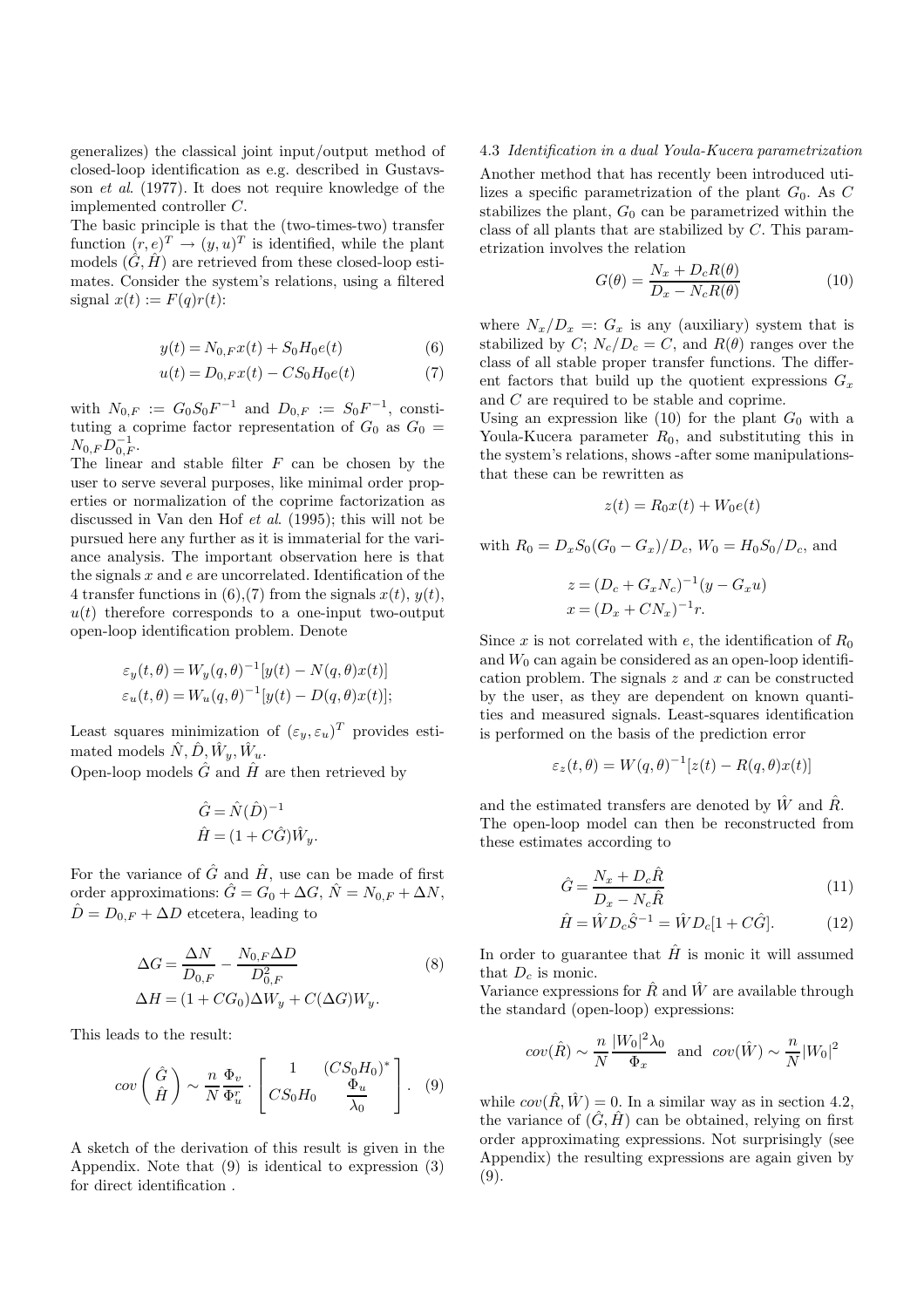Further details on this identification method can be found in and Van den Hof and Schrama (1995). It can be shown that it is a direct generalization of the classical indirect method of closed-loop identification, see Van den Hof and De Callafon (1996).

#### 4.4 *Two-stage method*

A two-stage method for closed-loop identification has been introduced in Van den Hof and Schrama (1993). It operates directly on reference, input and output data, and does not require knowledge of the implemented controller. It can best be explained by considering the system's relations:

$$
y(t) = G_0 u^{r}(t) + S_0 H_0 e(t)
$$
  

$$
u(t) = S_0 r(t) - C S_0 H_0 e(t).
$$

In the first step, measured signals  $r$  and  $u$  are used to estimate a model  $\hat{S}$  of the sensitivity function  $S_0$ . Next this model is used to construct (by simulation) an estimate  $\hat{u}^r$  of  $u^r$  according to  $\hat{u}^r(t) = S(q)r(t)$ . In the second stage, the signals  $\hat{u}^r$  and y are used as a basis for the identification of a plant model  $\hat{G}$ .

The procedure is very much alike the coprime factor identification scheme, albeit that the final plant model is not calculated through division of two identified models; this division is circumvented by constructing the auxiliary simulated signal  $\hat{u}^r = S(q, \hat{\gamma})r$ . Consider the prediction errors

$$
\varepsilon_y(t, \theta, \gamma) = W_y^{-1}[y(t) - G(q, \theta)S(q, \gamma)r(t)]
$$

$$
\varepsilon_u(t, \gamma) = W_u^{-1}[u(t) - S(q, \gamma)r(t)]
$$

then the parameter estimate  $\hat{\theta}_N$  of this method can be written as the minimizing argument of  $V_N(\lambda)$  for  $\lambda \to$ ∞, with

$$
V_N(\lambda) = \frac{1}{N} \sum_{t=1}^N [\frac{1}{\lambda} \varepsilon_y^2(t, \theta, \gamma) + \varepsilon_u^2(t, \gamma)]
$$

(Note that for  $\lambda \to \infty$ ,  $\hat{\gamma}$  will be determined fully on the basis of  $r$  and  $u$ ). Applying the coprime factor results from section 4.2 to this situation then shows that the variance results are equivalent, and independent of  $\lambda$ .<sup>3</sup>

### 4.5 *Summarizing comments*

For the considered indirect methods, the asymptotic variance expressions for plant and noise model are exactly the same as the expressions for direct identification. This may not be too surprising, as similar results

for the classical indirect and joint i/o methods were already available (Gustavsson *et al*., 1977). However what has to be stressed here, is that for the indirect type methods the variance expressions for  $\tilde{G}$  are valid also in the situation that  $G_0 \in \mathcal{G}$  but  $\mathcal{S} \notin \mathcal{M}$ , while for the direct method the results are only achieved under the stronger condition that  $S \in \mathcal{M}$ .

## 5. OPEN-LOOP VERSUS CLOSED-LOOP EXPERIMENTS

Considering that the variance expressions are identical for all closed-loop identification methods, we can now make a comparison between the variances obtained from open-loop and closed-loop experimental conditions. The appropriate expressions are summarized in table 1.

|                                      | Open-loop                                               | Closed-loop                                          |
|--------------------------------------|---------------------------------------------------------|------------------------------------------------------|
| $Var(\hat{G}_N)$<br>$Var(\hat{H}_N)$ | $n \Phi_v$<br>$N\ \Phi_u$<br>$n \Phi_{v}$<br>$\Delta_0$ | $n \Phi_{v}$<br>$^{\prime}$ $\Phi_u^r$<br>$n \Phi_v$ |

Table 1. Variance expressions under openloop and closed-loop conditions.

The results show that for both  $\hat{G}$  and  $\hat{H}$  the variance obtained under closed-loop identification will generally be larger than for open-loop identification. Particularly in a situation where the input power is limited, the difference will become apparent, as in that case only part of the actual input spectrum can be used for variance reduction of  $\hat{G}$  and  $\hat{H}$ . In case the input power is not restricted, closed-loop identification can achieve the same results as open-loop identification, by choosing a reference signal r such that  $\Phi_u^r$  is equal to the input spectrum applied in the open-loop situation.

The results suggest that in terms of variance of the model estimates  $\hat{G}_N$  and  $\hat{H}_N$ , open-loop identification always has to be preferred over closed-loop identification. However, perhaps surprisingly, this is not the case if the objective of the identification is model-based control design, as is explained in the next section.

## 6. OPTIMAL EXPERIMENTS IN VIEW OF MODEL-BASED CONTROL

In this section we will consider the situation that the identified transfer functions  $\hat{G}_N$  and  $\hat{H}_N$  are used as a basis for model-based control design, and we will illustrate the effect of the variance of the identified model on the model application, i.e. the designed controller. To this end we will first consider the following result from Ljung (1987, Theorem 14.3).

<sup>3</sup> The authors acknowledge the contribution of Urban Forssell (Univ. Linköping) to the proof of this result.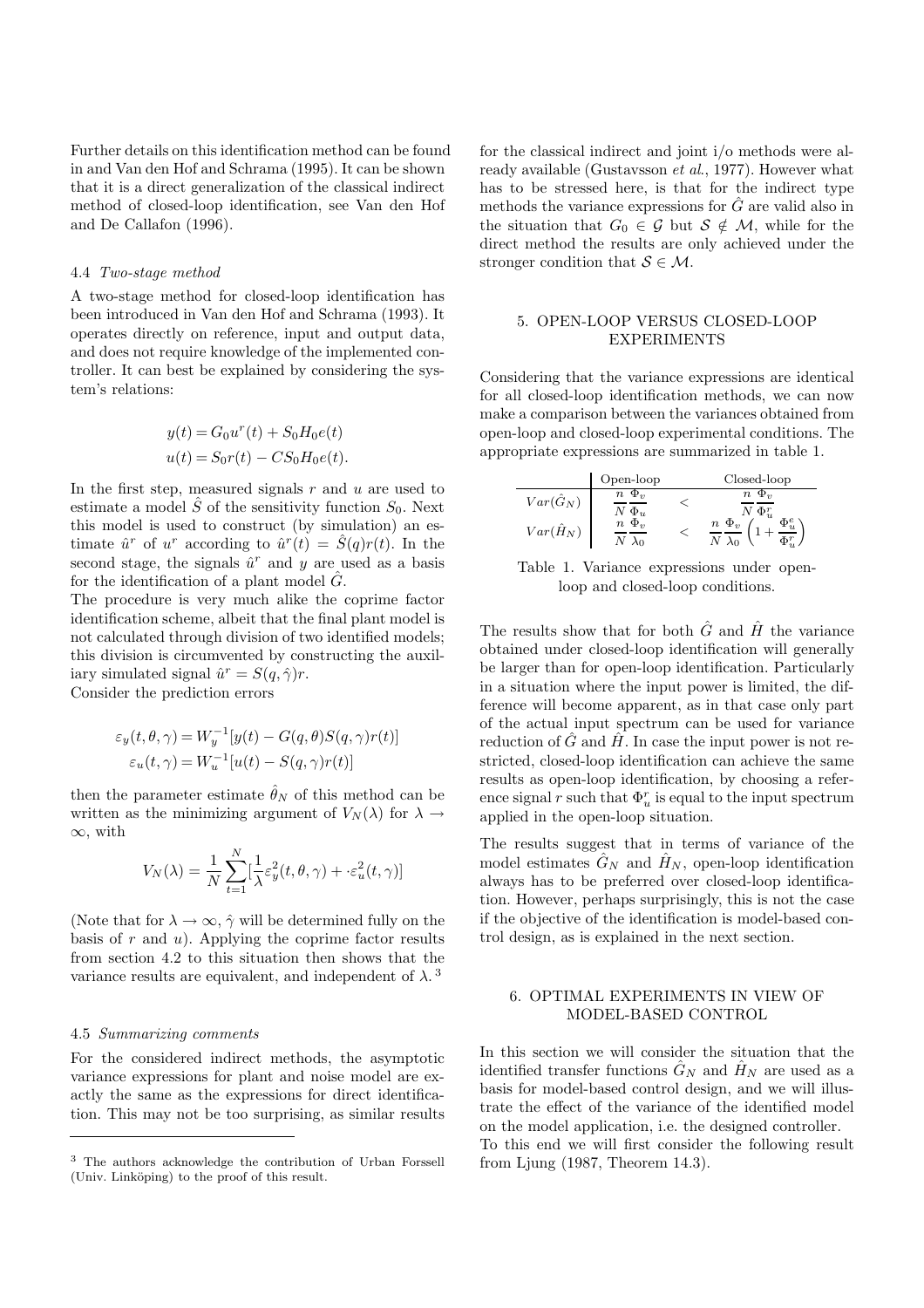*Proposition 6.1.* Consider the variance-based identification design criterion

$$
J(\mathcal{D}) = \int_{-\pi}^{\pi} tr[P(\omega, \mathcal{D})\Gamma(\omega)]d\omega
$$

where  $P(\omega, \mathcal{D}) = cov[\hat{G}(e^{i\omega}) \hat{H}(e^{i\omega})]^T$ ,  $\mathcal{D}$  denotes the design choices with respect to the experimental conditions, represented by  $\{\Phi_u, \Phi_{ue}\}\$ , while  $\Gamma(\omega)$  is a  $2 \times 2$ Hermitian matrix reflecting the intended application of the model.

If  $\Gamma_{12}(\omega) \equiv 0$  and the input power is limited, then the experimental condition  $\mathcal D$  for which  $J(\mathcal D)$  is optimized is given by

$$
\Phi_u^{opt} = c \cdot \sqrt{\Gamma_{11}(\omega)\Phi_v(\omega)} \qquad \Phi_{ue}^{opt} \equiv 0
$$

and  $c$  is a constant.  $\Box$ 

This result shows that open-loop identification is optimal when in the intended model application, the covariance between  $G$  and  $H$  is not penalized, but only the variance contributions of  $\hat{G}$  and  $\hat{H}$  separately. This situation applies e.g. to the case where a controller is designed on the basis of  $\hat{G}$  only.

*Corollary 6.2.* Consider as model application a control design scheme based on a frequency weighted sensitivity minimization:

$$
C_{\hat{G}}=\arg\min_{\tilde{C}}\|V(1+\tilde{C}\hat{G})^{-1}\|_2.
$$

Then the optimal experiment design in line with the above proposition is given by

- open-loop experiments  $(\Phi_{ue}^{opt} \equiv 0)$ .
- $\Phi_u^{opt} = c \cdot |C_{\hat{G}} V S_0^2| \sqrt{\Phi_v}$

*Proof*. The application-related error criterion can be written as  $||V[(1 + CG_0)^{-1} - (1 + C\hat{G})^{-1}]||_2$  which can be shown to be equal to (using first order approximations)  $\|\frac{VC(G_0-\hat{G})}{(1+CG_0)^2}\|_2$ . An appropriate choice of  $\Gamma_{11}$  for this model application would thus be  $\Gamma_{11}(\omega) = \frac{|VC|^2}{|1+CG_0|^4}$  leading to the result presented.  $\Box$ 

From the above result one could conclude that -from a variance point of view- open-loop identification is optimal for this control design. However, the required input spectrum in this 'open-loop' situation should be proportional to the sensitivity function  $S_0$  of the real plant, being controlled by the yet-to-be-designed controller. Input shaping with  $S_0$  is exactly what is done in closedloop identification, since  $\Phi_u = |S_0|^2 \Phi_r + \Phi_u^e$ .

A second related result is present in the recent work of Hjalmarsson *et al*.(1996) on optimal identification for

control. In this work the identification criterion is selected to minimize the control performance degradation that results from the random errors on  $\hat{G}_N$  and  $\hat{H}_N$ . In solving this problem, the authors have quantified the variance error on the designed model-based controller.

Consider a situation where an identified model  $\hat{G}_N$ ,  $\hat{H}_N$ is obtained from a closed-loop experimental situation with a controller  $C_{id}$  implemented on the plant. Consider a model-based control design scheme

$$
\hat{C}_N = c(\hat{G}_N, \hat{H}_N)
$$

and let  $F_G$ ,  $F_H$  reflect the derivatives of c with respect to  $G, H$ , i.e. the sensitivity of the controller with respect to changes in  $G$  and  $H$ . Then the variance of the controller estimate is (see Hjalmarsson *et al*., 1996)

$$
cov(\hat{C}_N) \sim \frac{n}{N} |H_0|^2.
$$
  

$$
\left\{ |F_H|^2 + \frac{\lambda_0}{\Phi_r} |F_G + (F_G G_0 + F_H H_0) C_{id}|^2 \right\}
$$

leading to the following situations.

*Situation*  $F_H \neq 0$ . The controller variance is minimized for models identified in closed-loop with an implemented controller  $C_{id}^{opt}$  unequal to zero, and the resulting controller variance is

$$
cov(\hat{C}_N) \sim \frac{n}{N} |H_0|^2 |F_H|^2.
$$

By comparison, the controller variance obtained with open-loop identification is

$$
cov(\hat{C}_N) \sim \frac{n}{N} |H_0|^2 |F_H|^2 \left(1 + \frac{|F_G|^2}{|F_H|^2} \cdot \frac{\lambda_0}{\Phi_u}\right).
$$

We observe that the variance obtained under ideal closedloop experimental conditions can only be achieved with open-loop identification if the input power is made infinite.

*Situation*  $F_H = 0$ . The variance expression becomes

$$
cov(\hat{C}_N) \sim \frac{n}{N} |H_0|^2 |F_G|^2 \frac{|1 + C_{id} G_0|^2 \lambda_0}{\Phi_r} = \frac{n}{N} \frac{\Phi_v}{\Phi_u^r} |F_G|^2.
$$

The corresponding expression for open-loop identification is

$$
cov(\hat{C}_N) \sim \frac{n}{N} \frac{\Phi_v}{\Phi_u} |F_G|^2.
$$

The situation  $F_H = 0$  means that the control design depends only on  $G$  and not on the noise model. This result is therefore consistent with Corollary 6.2.

We conclude from this analysis that, as far as variance errors are concerned, for model-based control design, closed-loop identification is optimal except when the controller is independent of the noise model.